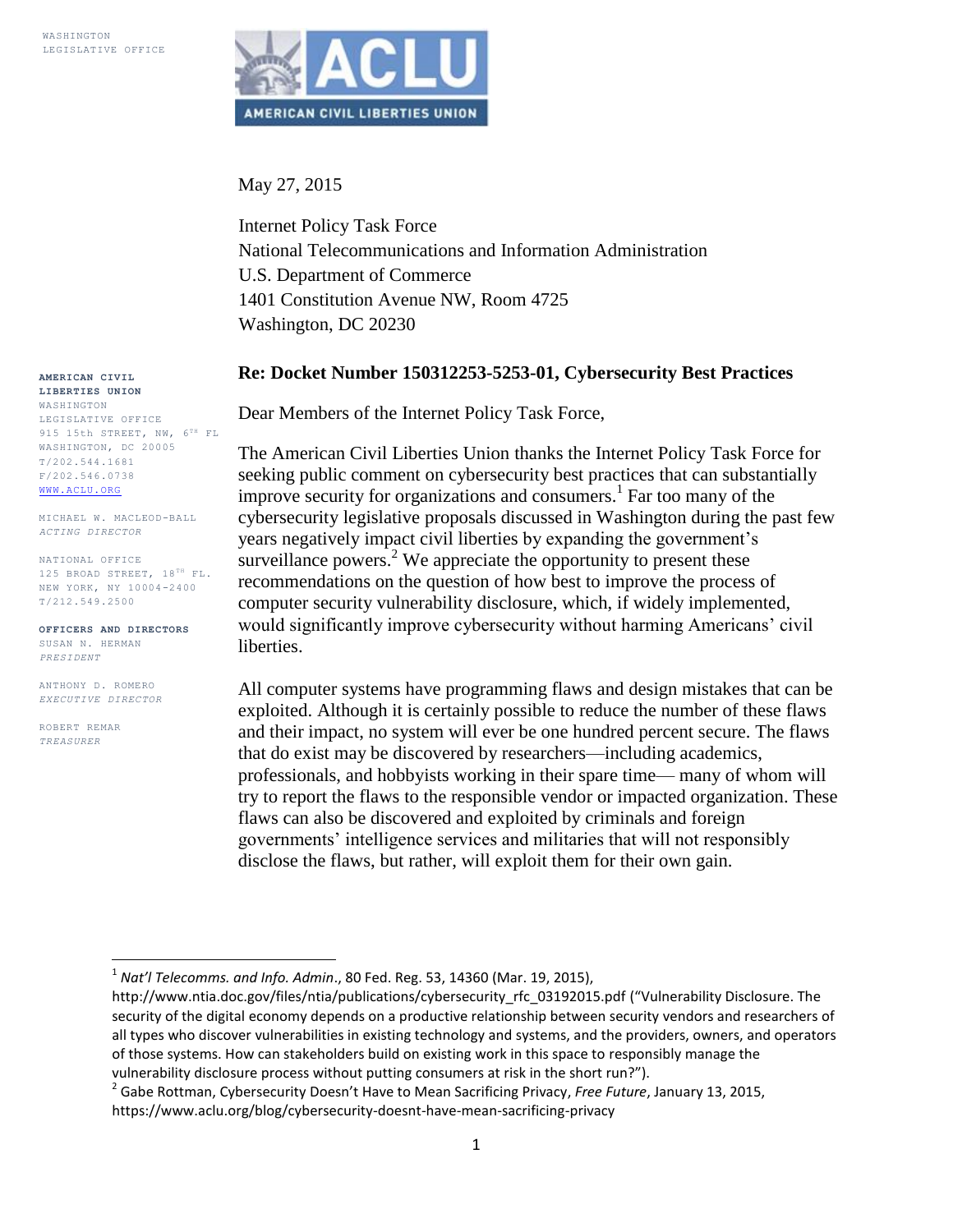There are many barriers that can prevent researchers from notifying the company or developers responsible for the flawed code. It can be difficult to discover the contact information for an organization's information security team; reports of security flaws can sometimes result in legal threats from companies that think that by threatening the researchers, they can suppress the eventual public disclosure of the vulnerability; and the financial rewards for selling a vulnerability to an exploit broker, defense contractor or a government can result in a researcher having to choose between significant financial gain and a more secure internet.

The technology community has recognized these issues, and increasingly, many technology companies have embraced policies intended to incentivize the disclosure of vulnerabilities by researchers. These companies have learned that it is better to work with the computer security research community than to work against it. By making it easier for researchers to report security vulnerabilities, assuring researchers that they will not face legal threats, and rewarding researchers with bounties, several of the biggest technology companies have created an environment that encourages and rewards researchers who are trying to do the right thing.

Unfortunately, while security researcher-friendly policies are increasingly becoming the norm among tech companies, the federal government has yet to catch up. It can be extremely difficult, if not impossible, to discover contact information for the information security teams within federal agencies; researchers face legal risks and the possibility of an investigation by law enforcement agencies when they do report flaws that impact government systems; and, even though the U.S. government is reported to be a significant player in the market for security vulnerabilities, it has yet to embrace "bug bounties" (i.e., financial rewards for the discovery and disclosure of vulnerabilities) for flaws in U.S. government websites and systems.

We urge the Task Force to recommend that companies and government agencies alike adopt these industry best practice policies to incentivize reports from security researchers.

## **I. Publish Contact Information for Agencies' Information Security Teams**

Researchers who discover a serious security flaw in a piece of software or website should not have to spend hours or days searching for the contact information for the information security team at the company or organization responsible for the vulnerable code.

Many large technology companies publish easily accessible contact information for their information security teams. These include Google,<sup>3</sup> Twitter,<sup>4</sup> Facebook,<sup>5</sup> Microsoft,<sup>6</sup> and Apple.<sup>7</sup> In the past, most companies published an email address (and a corresponding email encryption key) through which researchers were encouraged to submit vulnerability reports. Many companies have transitioned to HTTPS based web submissions for vulnerability reports, thereby

 $\overline{a}$ 3 *Application Security*, Google,<http://www.google.com/about/appsecurity/> (last visited May 12, 2015).

<sup>4</sup> *Twitter*, Hacker One, <https://hackerone.com/twitter> (last visited May 12, 2015).

<sup>5</sup> *Whitehat*, Facebook, *https*[://www.facebook.com/whitehat](https://www.facebook.com/whitehat) (last visited May 12, 2015).

<sup>6</sup> *Security TechCenter*, Microsoft, <https://technet.microsoft.com/en-us/security/ff852094.aspx> (last visited May 12, 2015).

<sup>7</sup> *Apple Product Security*, Apple, <https://www.apple.com/support/security/> (last visited May 12, 2015).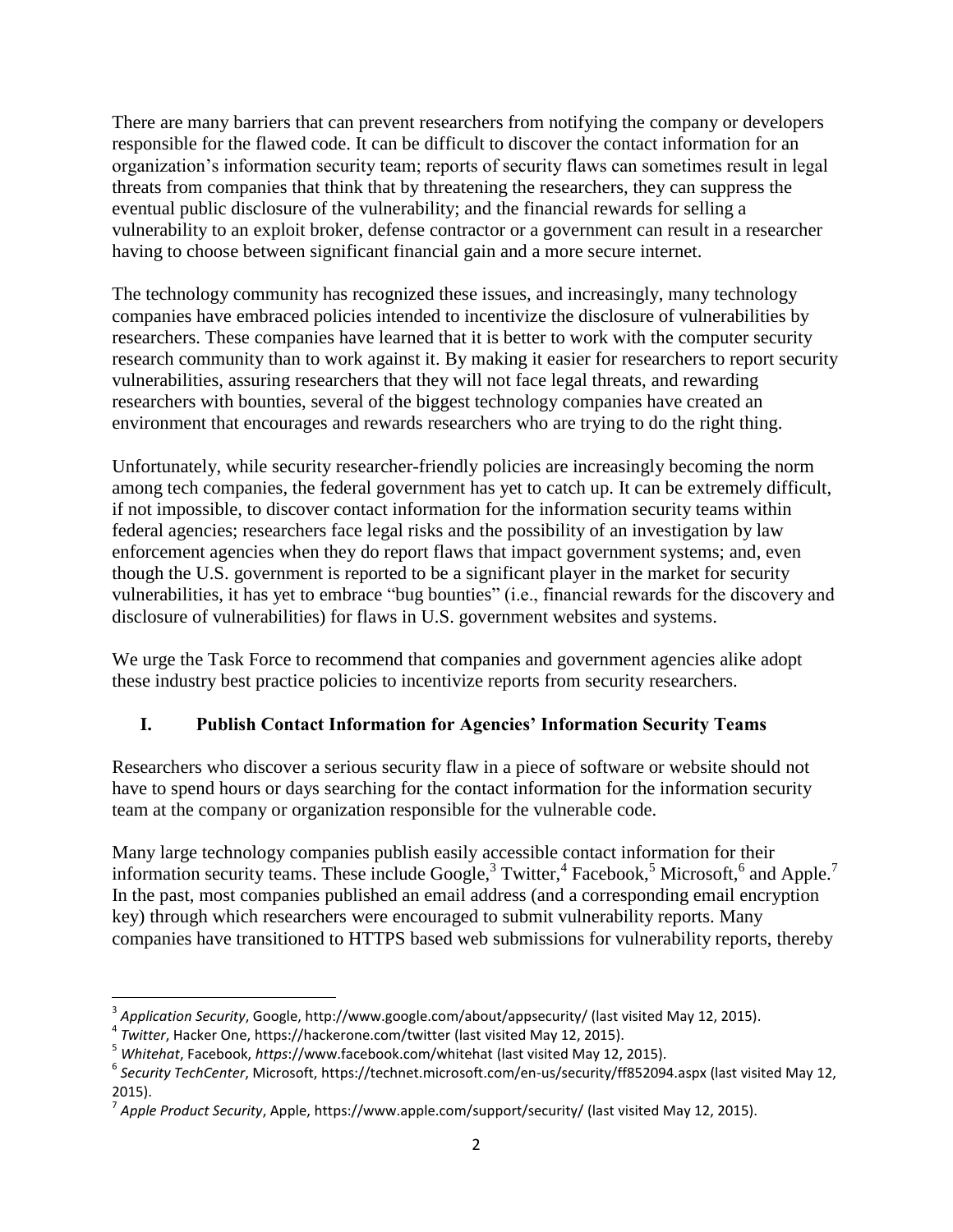ensuring that all reports are transmitted securely, instead of only those submitted by researchers who take the time to use email encryption. $\frac{8}{3}$ 

Providing security researchers with an easy way to report vulnerabilities is not just an industry best practice,<sup>9</sup> it is now a key component of what the Federal Trade Commission considers "reasonable and appropriate security."<sup>10</sup>

Although some federal agencies, such as the National Aeronautics and Space Administration  $(NASA)$ ,<sup>11</sup>, the Department of Health and Human Services (HHS),<sup>12</sup> the Department of Housing and Urban Development (HUD),  $^{13}$  and the Federal Energy Regulatory Commission (FERC)<sup>14</sup> have published contact information for their information security teams or chief information security officer, these agencies are the exception rather than the norm. Most agencies do not have such information posted on their websites, and of those that do, few solicit reports of security vulnerabilities from the research community. For now, the only way for the researchers to report vulnerabilities in most federal agency websites is to go through the United States Computer Emergency Readiness Team US-CERT.<sup>15</sup>

### **II. Responsible Disclosure Policies**

Computer security researchers often face the risk of legal threats from the companies and organizations when they discover flaws in their software. Rather than focusing energy on promptly fixing their vulnerable software, some companies use legal threats or litigation to prevent the researcher from going public with information about the vulnerability, or to punish the researcher and send a signal to others in the community.<sup>16</sup>

 8 This includes Google, Facebook and all of the companies that now use Hacker One.

<sup>9</sup> *See ISO/IEC 29147:2014,* Int'l Org. for Standardization (Feb. 15, 2014),

http://www.iso.org/iso/catalogue\_detail.htm?csnumber=45170.

<sup>10</sup> *See* Complaint at 2, *HTC America Inc.*, FTC No. 122 3049 (June 25, 2013), *available at* 

https://www.ftc.gov/sites/default/files/documents/cases/2013/07/130702htccmpt.pdf (HTC "engaged in a number of practices that, taken together, failed to employ reasonable and appropriate security in the design and customization of the software on its mobile devices. Among other things [HTC] . . . failed to implement a process for receiving and addressing security vulnerability reports from third-party researchers, academics or other members of the public, thereby delaying its opportunity to correct discovered vulnerabilities or respond to reported incidents.").

<sup>11</sup> *IT Security Division*, NASA, <http://www.nasa.gov/offices/ocio/itsecurity> (last visited May 12, 2015).

<sup>12</sup> *Information Security and Privacy Program*, U.S. Department of Health & Human Services,

<http://www.hhs.gov/ocio/securityprivacy/> (last visited May 12, 2015).

<sup>&</sup>lt;sup>13</sup> Chief Information Officer Functional Points of Contact, U.S. Dep't of Housing and Urban Dev't, [http://portal.hud.gov/hudportal/HUD?src=/program\\_offices/cio/dircio](http://portal.hud.gov/hudportal/HUD?src=/program_offices/cio/dircio) (last visited May 12, 2015).

<sup>14</sup> *Information Security and Systems Assurance Division*, Fed. Energy Regulatory Comm'n,

<http://www.ferc.gov/about/offices/oed/oed-io/oed-sys-security.asp> (last visited May 12, 2015).

<sup>15</sup> *Report a Vulnerability,* Vulnerability Notes Database,<http://www.kb.cert.org/vuls/html/report-a-vulnerability/> (last visited May 12, 2015).

<sup>16</sup> *See generally* Derek E. Bambauer and Oliver Day, *The Hacker's Aegis*, Emory L.J. 60, 1051 (Mar. 1, 2010), http://papers.ssrn.com/sol3/papers.cfm?abstract\_id=1561845.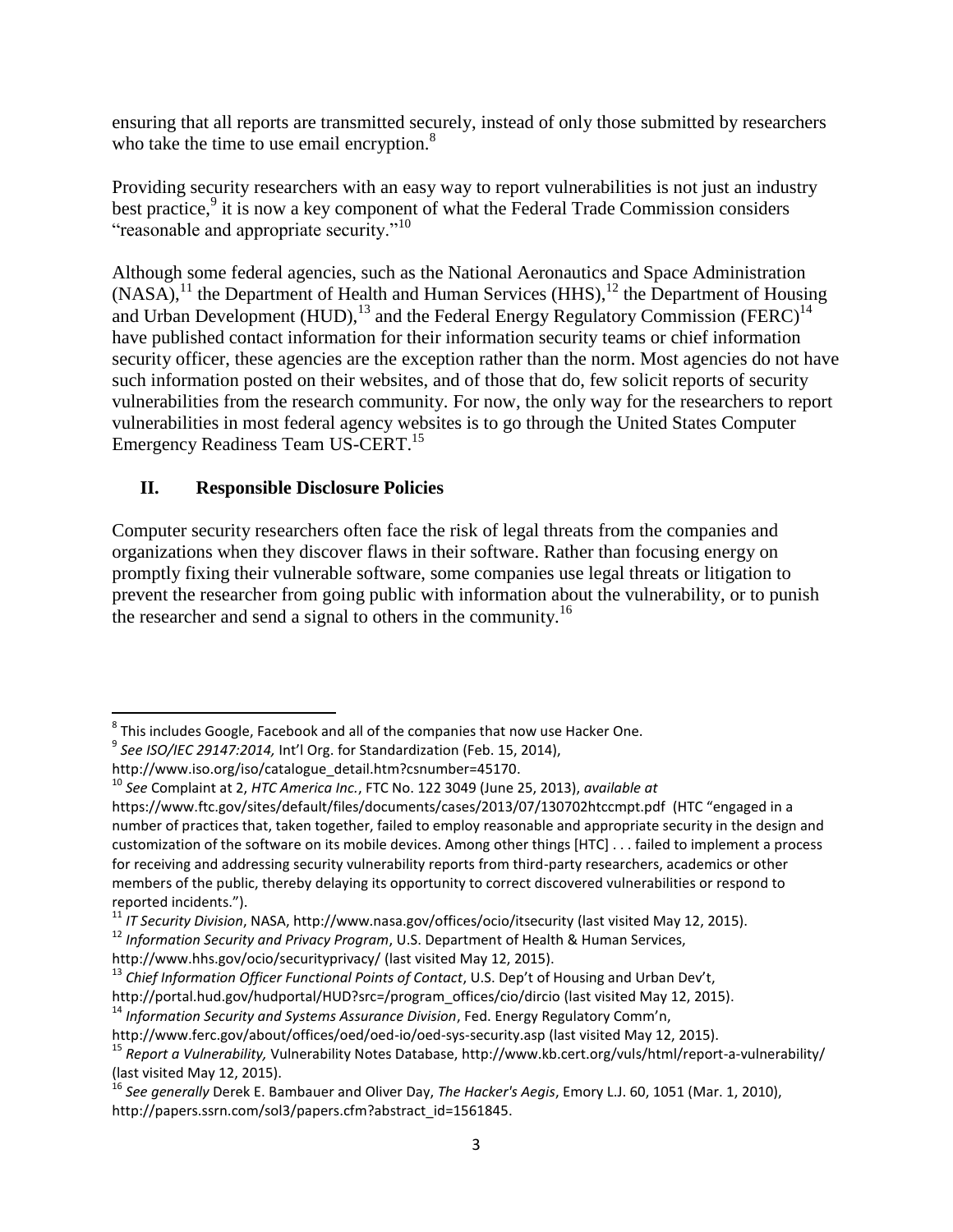These legal risks can chill legitimate security research and force researchers to spend significant time and money seeking legal advice. $17$ 

In an effort to encourage and not discourage security research, several technology companies have in recent years established *responsible disclosure policies*, through which these firms promise that they will neither sue nor report the researchers to law enforcement authorities as long as the individuals who discovered the flaw provide the company time fix the flaw before they release information about it to the public. A number of major technology companies have adopted such policies, including Facebook,  $^{18}$  GitHub,  $^{19}$  DropBox,  $^{20}$  NetFlix,  $^{21}$  and Tesla Motors.<sup>22</sup>

We are not aware of any U.S. government agency that has published a responsible disclosure policy, and we urge you to issue a recommendation that they do so.

### **III. Bounty Programs**

l

For far too long, researchers who discovered a security vulnerability have had to make a difficult choice: do the right thing—by telling the company responsible for the software or warning the general public—or sell the vulnerability, often to a government, which would then quietly exploit that flaw for its own gain. $^{23}$ 

In an effort to disrupt this shadowy grey market and to provide some financial reward to researchers who notify the responsible vendor or developers, some leading technology companies have created "bug bounty" programs. These programs, which have been adopted by Google,<sup>24</sup> Microsoft,<sup>25</sup> Facebook,<sup>26</sup> Yahoo,<sup>27</sup> Twitter,<sup>28</sup> Snapchat,<sup>29</sup> and others offer researchers thousands (and, in some cases, tens of thousands) of dollars per vulnerability.

<sup>17</sup> *See Long-Form Comment: Proposed Class 25: Security Research*, Exemption to Prohibition on Circumvention of Copyright Protection Sys. for Access Control Technologies, U.S. Copyright Office, No. 2014-07 (Feb. 6, 2015), *available at* http://copyright.gov/1201/2015/comments-020615/InitialComments\_LongForm\_Green\_Class25.pdf. <sup>18</sup> *Whitehat*, Facebook[, https://www.facebook.com/whitehat](https://www.facebook.com/whitehat) (last visited May 12, 2015).

<sup>19</sup> *Responsible Disclosure Policy*, GitHub,<https://github.com/blog/1069-responsible-disclosure-policy> (last visited May 12, 2015).

<sup>20</sup> *Security and Privacy*, Dropbox[, https://www.dropbox.com/en/help/4399](https://www.dropbox.com/en/help/4399) (last visited May 12, 2015).

<sup>21</sup> *Responsible Vulnerability Disclosure*, Netflix,<https://help.netflix.com/en/node/6657> (last visited May 12, 2015).

<sup>22</sup> *Customer Privacy Policy*, Tesla Motors,<https://www.teslamotors.com/about/legal> (last visited May 12, 2015).

<sup>23</sup> *See* Charlie Miller, *The Legitimate Vulnerability Market: Inside the Secretive World of 0-day Exploit Sales*,

Independent Security Evaluators (May 6, 2007), http://weis2007.econinfosec.org/papers/29.pdf.

<sup>24</sup> *Google Vulnerability Reward Program (VRP) Rules*[, Google http://www.google.com/about/appsecurity/reward](file://files.aclu.pvt/NYUsers/fawg/sroubini/Google%20Vulnerability%20Reward%20Program%20(VRP)%20Rules,%20Google%20http:/www.google.com/about/appsecurity/reward-program/)[program/](file://files.aclu.pvt/NYUsers/fawg/sroubini/Google%20Vulnerability%20Reward%20Program%20(VRP)%20Rules,%20Google%20http:/www.google.com/about/appsecurity/reward-program/) (last visited May 12, 2015) and *Chrome Reward Program Rules*, Google,

<http://www.google.com/about/appsecurity/chrome-rewards/> (last visited May 12, 2015).

<sup>25</sup> *Microsoft Bounty Programs*, Microsoft,<https://technet.microsoft.com/en-us/library/dn425036.aspx> (last visited May 12, 2015).

<sup>26</sup> *Whitehat*, Facebook[, https://www.facebook.com/whitehat](https://www.facebook.com/whitehat) (last visited May 12, 2015).

<sup>27</sup> *Yahoo!*, Hacker One,<https://hackerone.com/yahoo> (last visited May 12, 2015).

<sup>28</sup> *Twitter*, Hacker One,<https://hackerone.com/twitter> (last visited May 12, 2015).

<sup>29</sup> *SnapChat*, Hacker One[, https://hackerone.com/snapchat](https://hackerone.com/snapchat) (last visited May 12, 2015).